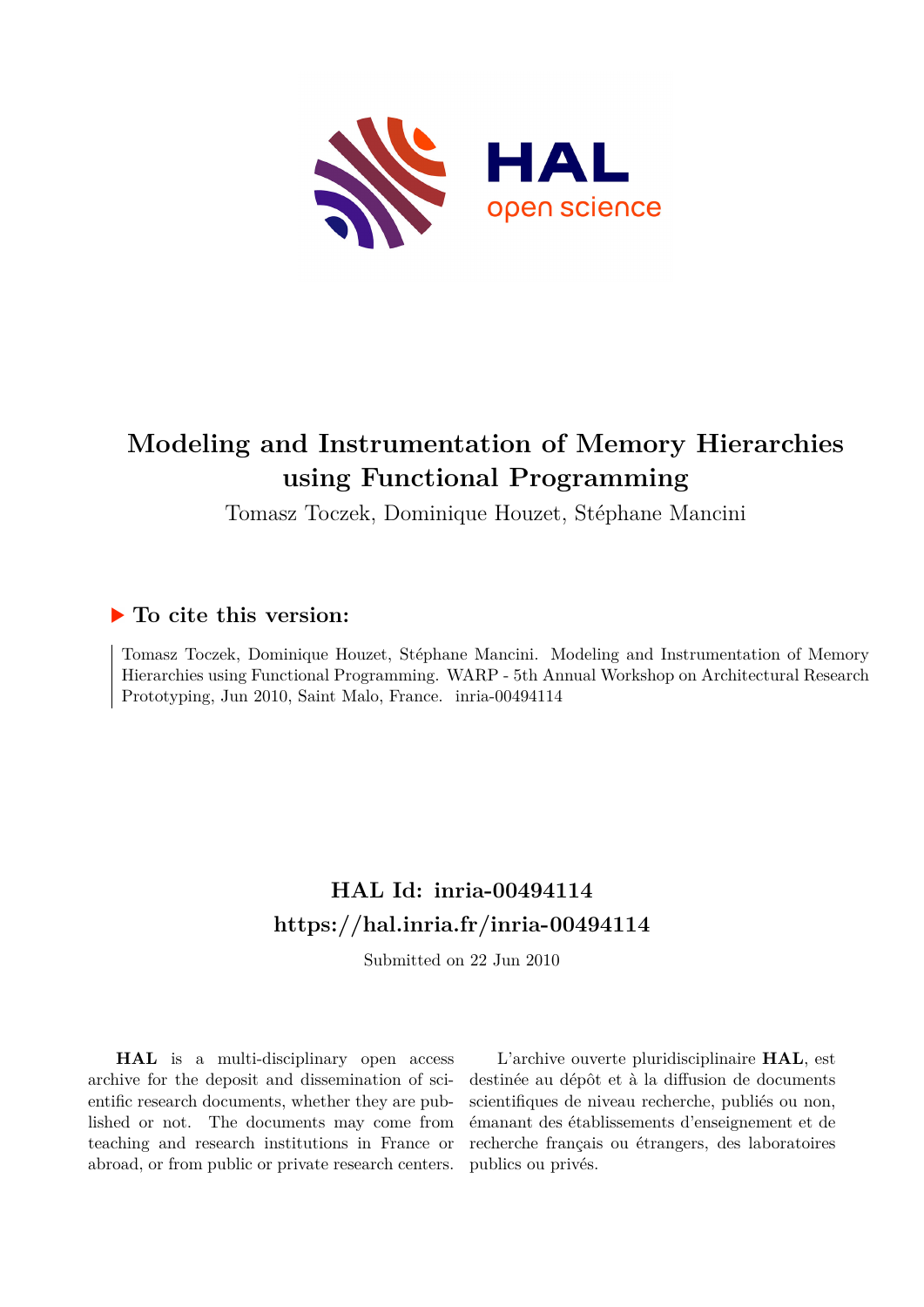# Modeling and Instrumentation of Memory Hierarchies using Functional Programming

Tomasz Toczek **Dominique Houzet Stéphane Mancini** 

*Abstract*— We propose a methodology for the modeling, instrumentation and design space exploration with prototyping of complex designs exhibiting difficult to anticipate performance caveats. It relies on monadic functional programming as a design specification means. Its advantages lie in its model-of-computation (MoC) mixing capabilities, its suitability for both human-assisted and automatic design space exploration, as well as its relative ease of use compared to other functional approaches. We show those aspects on a case study involving memory fetches from a set of tomographic backprojection coprocessors working in parallel.

#### I. INTRODUCTION

Memory hierarchies have become an essential part of highperformance hardware, yet rely on spatial and temporal locality as well as other often difficult to control aspects of applications' memory reference patterns. It is therefore interesting to wisely choose the structure of a memory hierarchy, and to tune the parameters of the components involved to maximize the performances of the targeted applications. Such parameters include on-chip memory sizes, cache associativities, data replacement policies, possible prefetching mechanisms, and so on. Oftentimes, it is difficult to predict ahead of time which strategy will bring the best results.

A common way to tackle this problem is to specify the design using generic components, and use a set of scripts meant to test which combinations are the most efficient. While often being acceptable, this solution presents several drawbacks. The additional effort required to write the scripts themselves is non-negligible as soon as the design grows too complex for all the parameter combinations to be tested exhaustively. Also, third party components often ship with their own instantiation scripts (this is especially true of caches and networks-on-chip, for instance). As the number of such components involved in a project grows, it becomes increasingly difficult to use them together. Often, the optimal performances are obtained with a subtle combination of parameters of all the components involved that the individual instantiation scripts have trouble to find.

We propose a novel approach based on monadic programming. Alternative implementations and possible parameterizations of the components described by the designer are specified from the ground up. While still allowing heuristic policies for individual component instantiation, the different combinations of alternatives are also meant to be explored designwide, either be providing adequate feedback to the designer, or automatically through the use of stochastic optimization algorithms. We illustrate the approach through the extraction of relevant design information on a set of tomographic backprojection units, each being connected to a cache. The caches fetch their data from the external memory via an arbiter, which merges their requests if possible. Each of the described components is able to "tune" itself as necessary thanks to the facilities our approach allows.

#### II. STATE OF THE ART

The general reasons for employing functional programming for hardware description [1], [2] include its adequacy to handle the data representations likely emerging during such a task. Pattern matching can significantly ease the expression of graph transformations, and lambda calculus permits to write efficient and flexible combinator-based component libraries. What is more, it is suited for techniques such as staged programming (i.e. execution of code generated at runtime), embedded languages and quasi-quotation (i.e. seamless integration of a userdefined syntax within the language), which find their use quite naturally in the HDL domain or closely related domains such as hardware simulation.

Bluespec System Verilog (BSV) [3] is one of the most well known commercial tools employing functional programming as a foundation. It works on the RTL level, and brings most of the advantages of equational reasoning to hardware design. It is possible to describe very generic and flexible libraries in BSV, thereby increasing code reuse. Resulting designs are concise and little prone to errors, often showing very little amounts of glue logic.

Lava [4] presents itself as a Haskell library, and was an inspiration for our approach on many levels. It makes use of polymorphism and monadic programming as well. A given polymorphic construct can be used for tasks such as simulation, synthesis or verification depending on the actual type it is bound to. Lava designs are implemented on the RTL abstraction level.

ForSyDe [5] allows to specify designs using several models of computation. It typically takes high level specifications as an input and makes use of transformational design refinement to process them. It is discouraged to mix different MoCs within a design using this approach, however.

#### III. PRINCIPLES

#### *A. Overview*

Our approach is implemented as a Haskell library strongly relying on the language's class system. It has two rather distinct parts: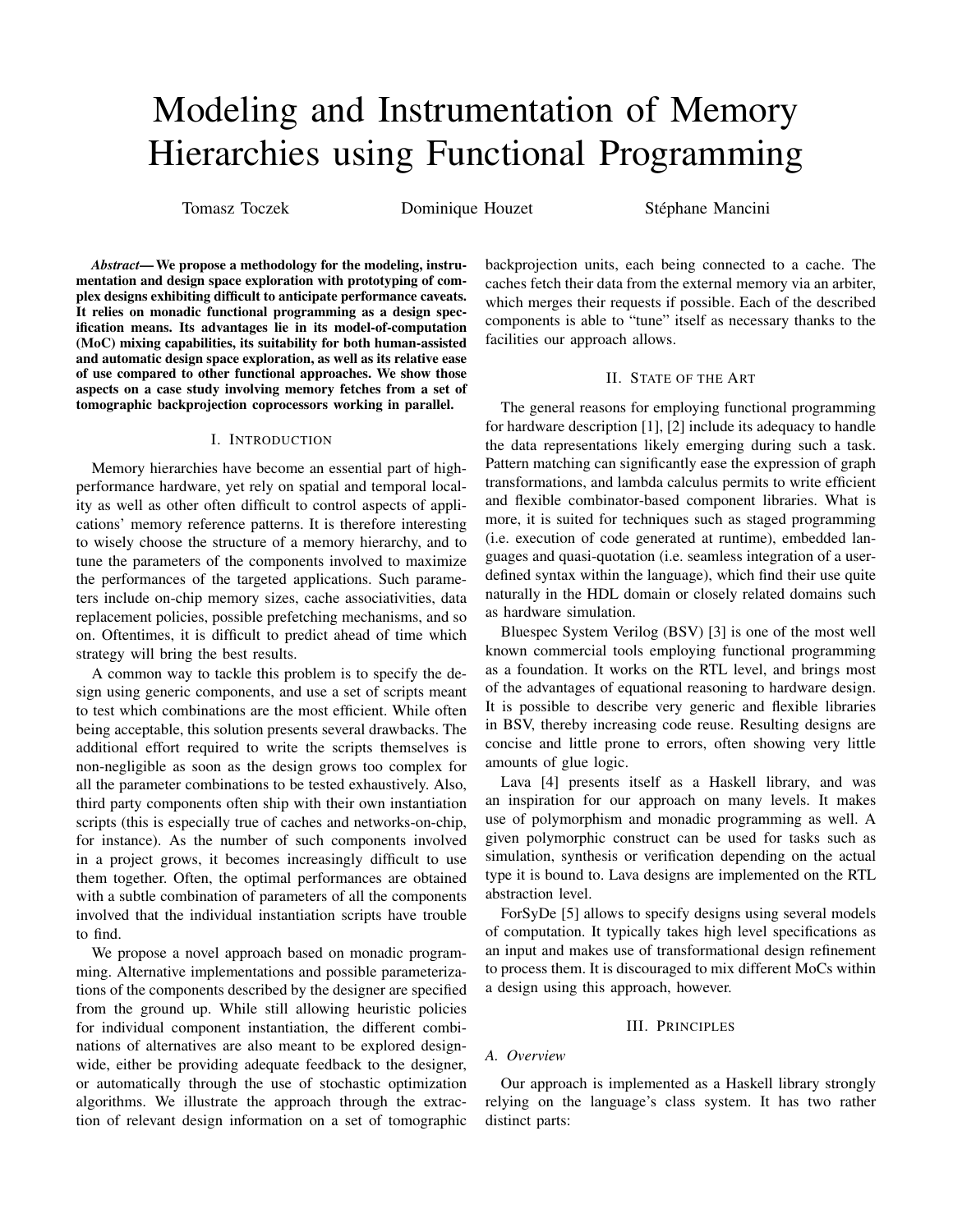- A set of classes representing different MoCs (see section III-B), as well as a set of polymorphic functions and types on top of them
- A set of *engines*, that is a set of types implementing the MoC classes, typically making use of the explorable state monad (see section III-C)

The part of the program corresponding to the design description is meant to be expressed polymorphically, using one or more MoCs. This allows its different parts to be interpreted in several ways – as hardware, as software running on a dedicated processor, as a thread on a processor, etc. – and also makes it easier to embed one MoC into another, as we will later see.

A design is bound to an engine depending on what is meant to be done with it. The engines implementing a given MoC differ among themselves by their internal data representation, and hence criteria such as level of abstraction, simulation and performance estimation capabilities and accuracies, code generation capabilities...

#### *B. Models of computation*

A model of computation is simply a class providing the designer with the primitives for specifying a design. Those include basic element instantiation, communication means, as well as possible means of integration with other MoCs. For our case study, we chose to use two models of computation: single clock domain register transfer level (RTL) and imperative. It is possible to integrate imperative computations within a RTL design through processes, which behave much like their VHDL counterparts. Common aspects of models of computations, such as the possibility to use combinatorial nodes (ie. signals not needing associated registers), can be factorized by using a common "ancestor" class:

```
class Explorable em \Rightarrow With A f f e ctation em where
     (\# =) :: Transfer ty \Rightarrow Transfer ty \Rightarrow em ()
```

```
class WithAffectation em \Rightarrow WithNodes em where
       −− . . . ( c o m b i n a t o r i a l node h a n dli n g p r i m i t i v e s )
```

```
class WithNodes em \Rightarrow Imperative em where
     −− . . . ( i m p e r a t i v e c o n t r o l s t r u c t u r e s )
```

```
class WithNodes em \Rightarrow RTL em where
     process :: (for all em'. Imperative em'=>em'())->em()
       −− . . . ( r e g i s t e r i n s t a n t i a t i o n , and s o on )
```
*Transfer* is a type representing either an object, such as a combinatorial node, a register or a variable, or a computation on a set of such objects. A set of arithmetical and logical operators is defined on it. The *ty* argument is a representation of the "type" of the transfer (signed, unsigned, floating point, and so on). Type safety is therefore to some degree enforced by Haskell's typing system, but not entirely. For instance, the burden of checking the operand size consistency during arithmetic operations is on the engine. This is not a severe drawback, since such errors can easily be caught at the elaboration. (Dependently typed languages, such as  $\Omega$ mega [6], could handle all the checks at compile time.)

Essentially, the models of computation contain the classical control structures one would expect of them. We define "#=", an affectation operator similar in behaviour to the " $:=$ " or " $<=$ " operators in VHDL. Its semantic varies depending on what it is used on. Applied on combinatorial nodes, it specifies the value taken on the next delta cycle. On registers, the value taken on the next clock cycle. On variables, the value change is immediate so it impacts the subsequent statements. Please also take note of the type of *process*, which embeds imperative processes in RTL designs. It underlines the fact that the user is expected to specify their design in a fully polymorphic way.

One key difference between such an implementation and other approaches such as Lava, beside the polymorphism of the user design specification, is the constraint of explorability on all the above classes. Explorable designs are instances of the *Explorable* class, described in the next section. Since even *Transfer* is an instance of *Explorable*, the designer is free to provide alternatives wherever she sees fit. Also, the nesting of MoCs in equivalent to the transformation of an explorable design into another explorable design, bringing a degree of flexibility hard to reach with ordinary instantiation or exploration scripts. What is more, exploration strategies are clearly separated from the design itself, just as they should.

#### *C. Explorable state monad*

The explorable state monad is one of the key elements of the proposed approach. From the outside, an explorable state simply offers the possibility to express alternative "implementations" of some monadic computations, and their relative probabilities:

```
class Monad m \implies Explorable m where
     e qui probable :: [m a] -> m a
     n e st : : ( State s 1 a -> m a ) -> Exp State s 1 a -> m a
```
We also define ExpState, a variant of the state monad [7] instancing this class. The state monad used in conjunction with the do-syntax can be seen as a simple way to express sequences of statements in a functional language, defining a transformation of a "state" type. A statement may put a value in the monad (similar to returning a value in imperative languages), and also have some side effects on the state. This is often used to artificially recreate paradigms such as imperative or declarative programming in a functional context. When it comes to HDL design, the possible "state" types would express the design, in part or in whole, at a given abstraction level. Hence, using the explorable state monad instead of the ordinary one makes the design explorable. Our engines (that is, the instances of our MoC classes) are implemented through this explorable state monad:

```
class ExpInfo info where
      e i Call : (s->(a, s)) \Rightarrow \text{info} \Rightarrow s \Rightarrow (\text{info}, a, s)e i Equi probable ::
            [Express that e \ s \ a] \rightarrow info \rightarrow s \rightarrow (info, a, s)e i Nested ::
            ( State s' a \Rightarrow ExpState s a)\Rightarrow ExpState s' a \Rightarrow info \Rightarrow s \Rightarrow (info, a, s)
data ExpState s a = ExpState {
     runExpState :: ExpInfo info => info ->s->(info, a, s)}
```
instance Explorable (ExpState s) where  $equiprobable$  alt = ExpState (eiEquiprobable alt) n e st tr  $s = ExpState$  (eiNested tr s)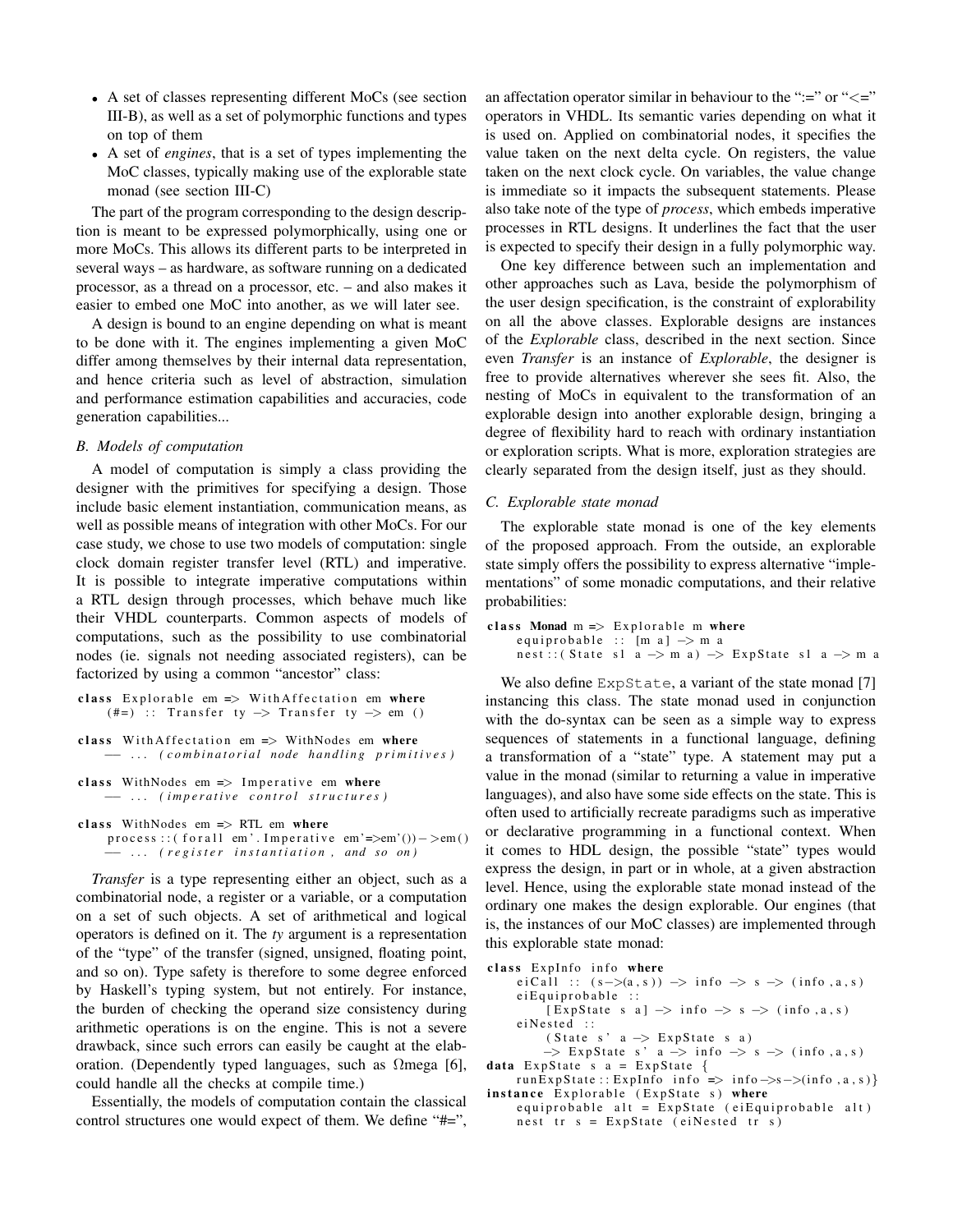

. Fig. 1: Overall design schematic



. Fig. 2: Typical 3D reference pattern for a backprojection unit

Essentially, it is a variant of the state monad whose encapsulated transition function acts not only on the state s, but also on an instance of the *ExpInfo* class.

We also provide a set of exploration functions, by carefully defining some instances of the *ExpInfo* class. Envisaged exploration algorithms range from simple random walk or stochastic hill climbing to simulated annealing or genetic programming. The use of non-stochastic algorithms (such as simple hill climbing or exhaustive exploration) is also possible. Finally, user assisted exploration methods are also implementable. We limited ourselves to exhaustive exploration in order to obtain the results presented in this article.

The automatic optimisation algorithms typically require the user to provide an energy function from  $s$  to  $F$ loat to minimize or maximize – possibly a closure. Diverse engines provide diverse kind of such functions, with different accuracy/speed trade-offs.

On important aspect of the proposed methodology is the possibility to mix several MoCs. This is done through nesting (see the *nest* and  $e$ *iNest* functions in the above listings). As can be seen, the way nesting is implemented makes it in practice virtually impossible to use any other instance of *Explorable* than *ExpState*.

#### IV. CASE STUDY

#### *A. Described Design*

We chose positron emission tomographic reconstruction (that is, volume reconstruction from raw MRI scanner data, called a sinogram) as a case study. The overall design schematic used can be found on the figure 1. It is composed of a set of tomographic backprojection coprocessors, their caches and a central arbitration mechanism. Each of the tomographic units processes several voxels, in order to maximize cached data reuse: the computation of each reconstructed voxel value involves 256 memory references to a 3D sinogram [8] stored in the SDRAM, and nearby voxels generate similar reference patterns during reconstruction. Tomographic units process nonrecovering yet adjacent sets of voxels, and therefore produce memory references to some degree similar. To make use of this

locality, the arbiter not only coordinates each cache's requests to the SDRAM, but also merges the ones that overlap.

The caches themselves are fully associative, but since they are rather small and contain only a few slots (see IV-B for the sizes used), this is not an unrealistic design choice. The sinogram itself is stored as a regular 3D array. The impact of the cache associativity and of the addressing scheme has already been studied [9], so we did not focus on those aspects in this paper.

All of the components were described using the RTL MoC with embedded imperative processes as necessary. In each of the blocks we have selected several performance-related parameters, and set several realistic possible values for each of them through the use of alternatives.

#### *B. Results*

As it stands, our approach permits to use the design in several ways:

- 1) It can be simulated directly using a simulator specified in Haskell (or another language by providing bindings)
- 2) It can be converted into RTL-level VHDL code, which in turn can be simulated using a third party tool or prototyped on a FPGA. In order for this method to properly work for exploration purposes, this simulation or synthesis needs to be called directly from the exploration function coded in Haskell, and performance data extracted and fed back to the tool. Hopefully, this is easily feasible from an implementation standpoint.

We chose to do the former, but since our simulator is cycle and bit accurate, both approaches would have yield the same results. For larger designs, FPGA prototyping would be a wiser choice.

Several significant design parameters were selected and assessed for their influence on the overall performances. The resulting performance figures are shown on tables I and II. The ranges given are obtained by automatically varying the parameters which are not fixed for a given table cell.

The table I shows that short cache lines perform the best, despite the fact that burst accesses to the SDRAM are *not*